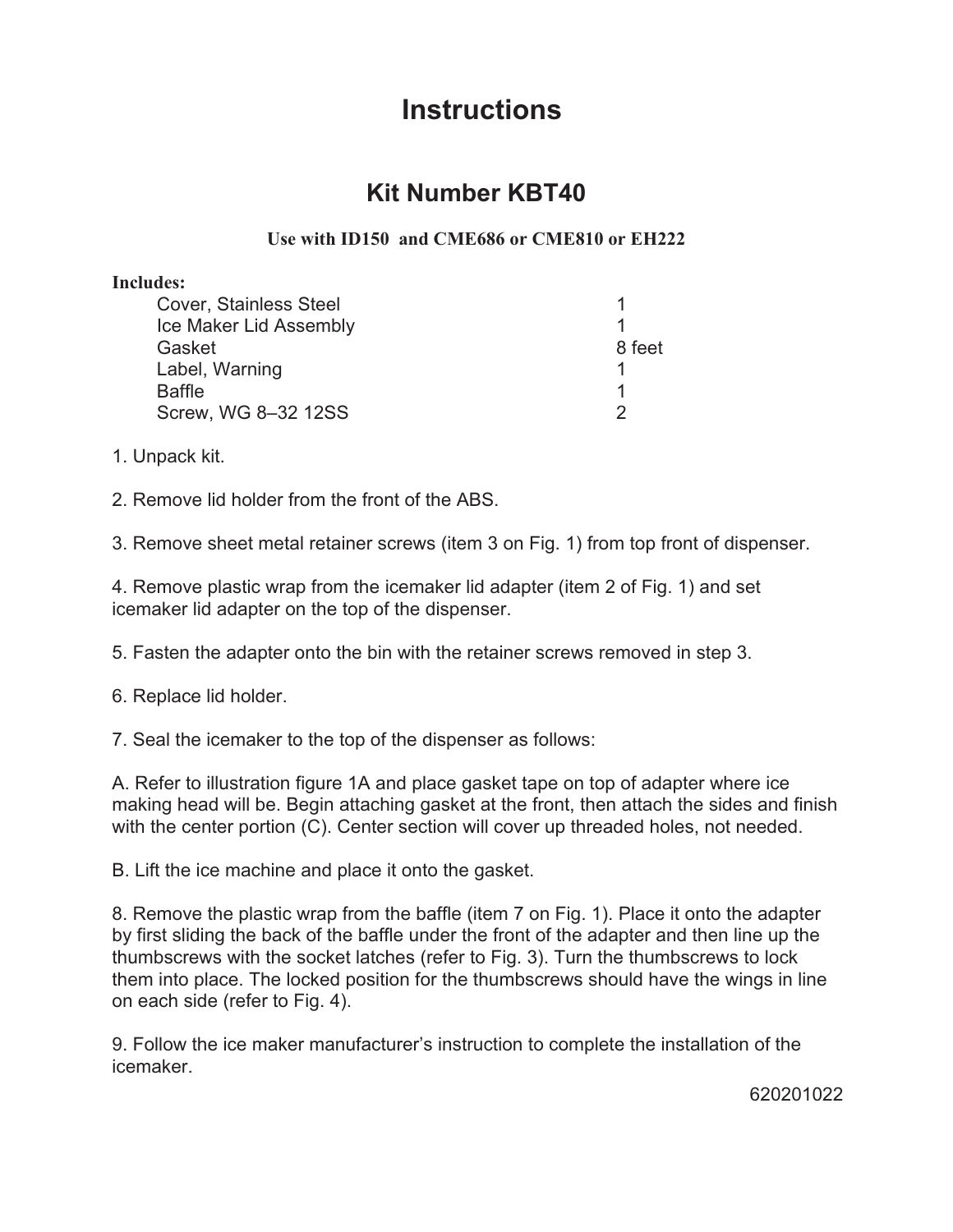10. Remove the plastic wrap from the manual fill front cover (item 1 on Fig. 1) and put it over the front of the ice bin.

11. Put the warning label (item 5) on the front of the cover (refer to Fig. 1).



FIG. 1.  $\sim$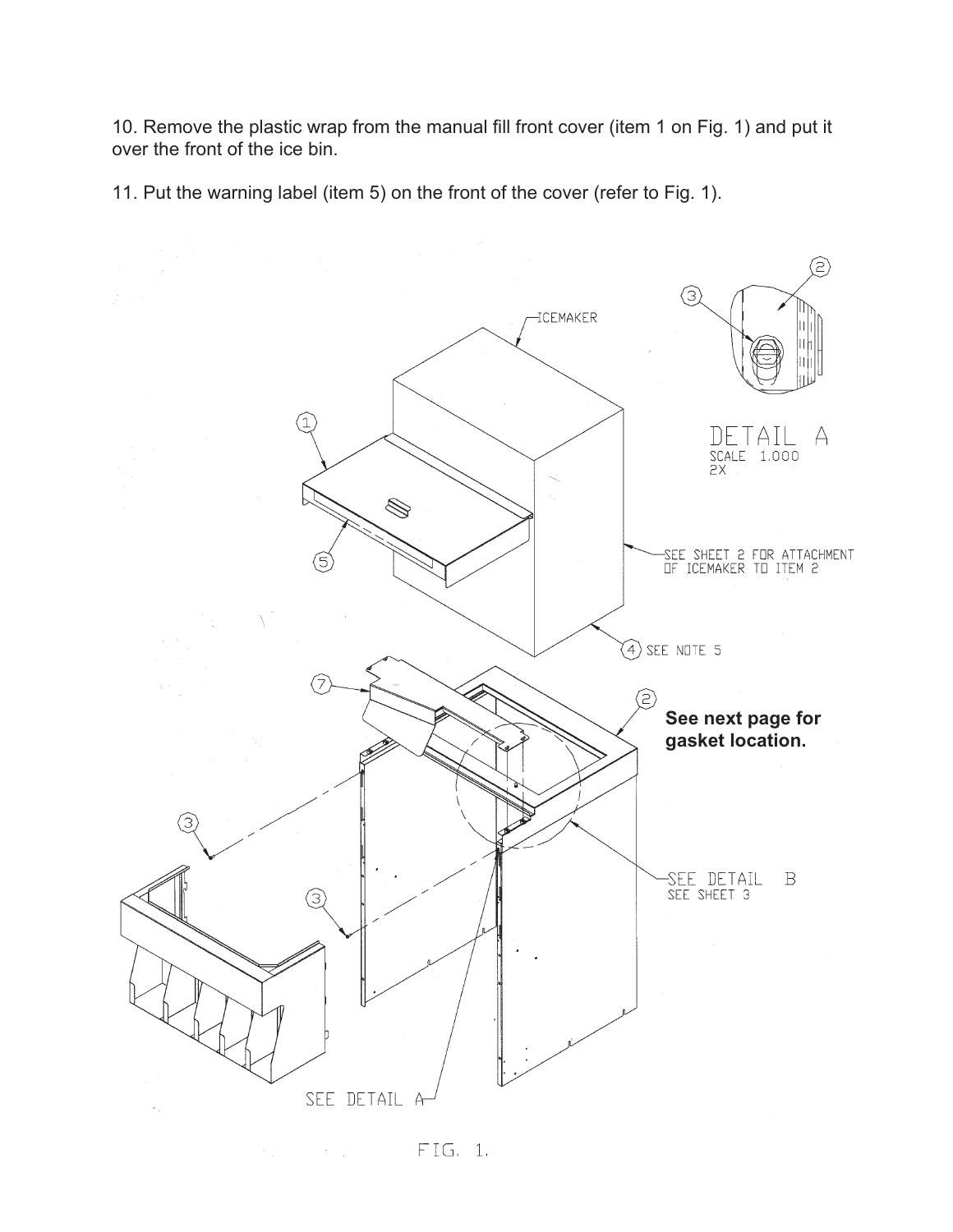

Figure 1A - Gasket Locations

| <b>Gasket Lengths</b> |                     |                 |
|-----------------------|---------------------|-----------------|
| <b>Location Code</b>  | Use At              | Cut to Length   |
| A - need 2            | Front or Back       | 22 1/8"         |
| B - need 2            | Sides               | $12\frac{1}{2}$ |
| C - need 1            | <b>Center Front</b> | 19 5/8"         |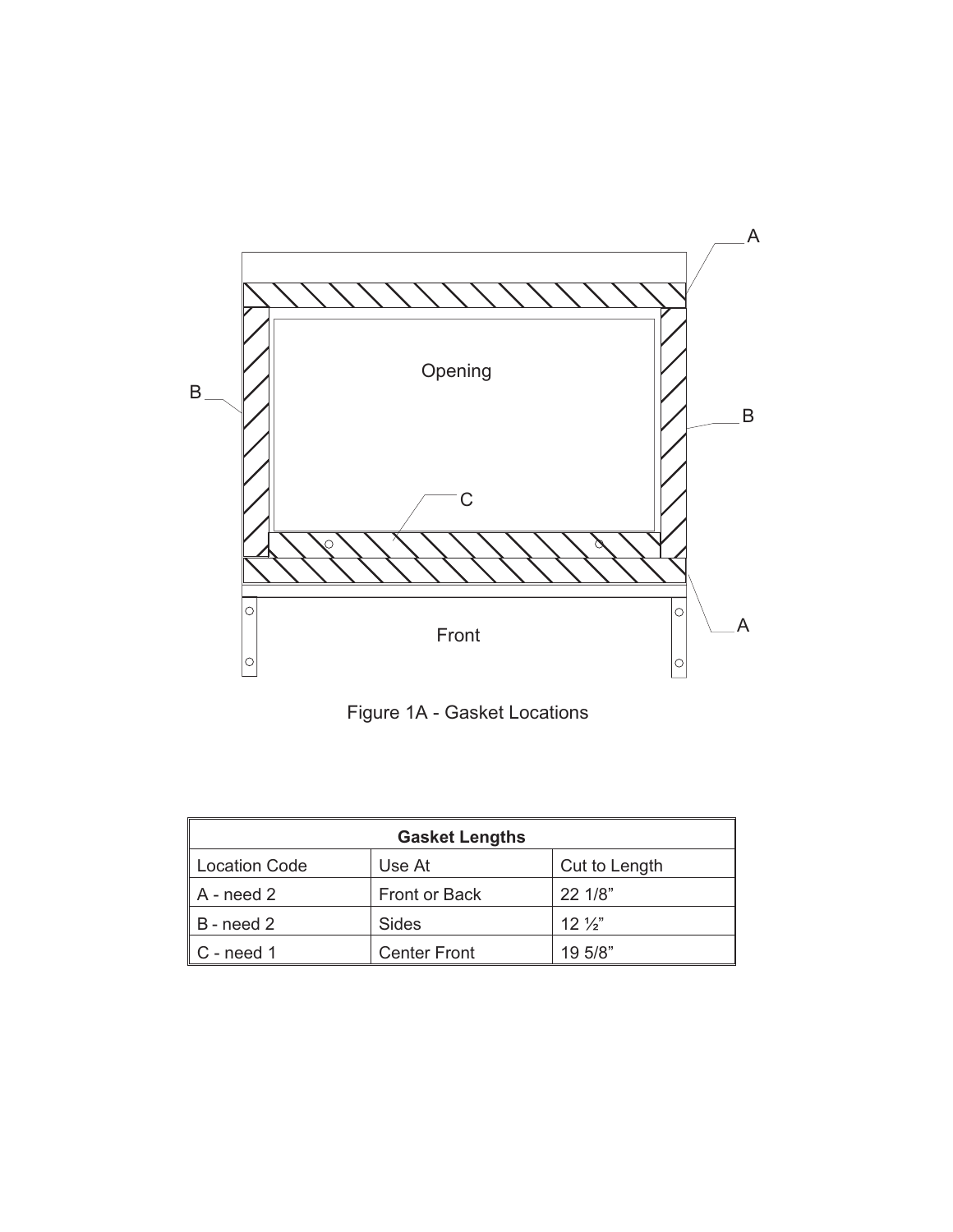





SECTION  $Y - Y$ 

FIG. 3.